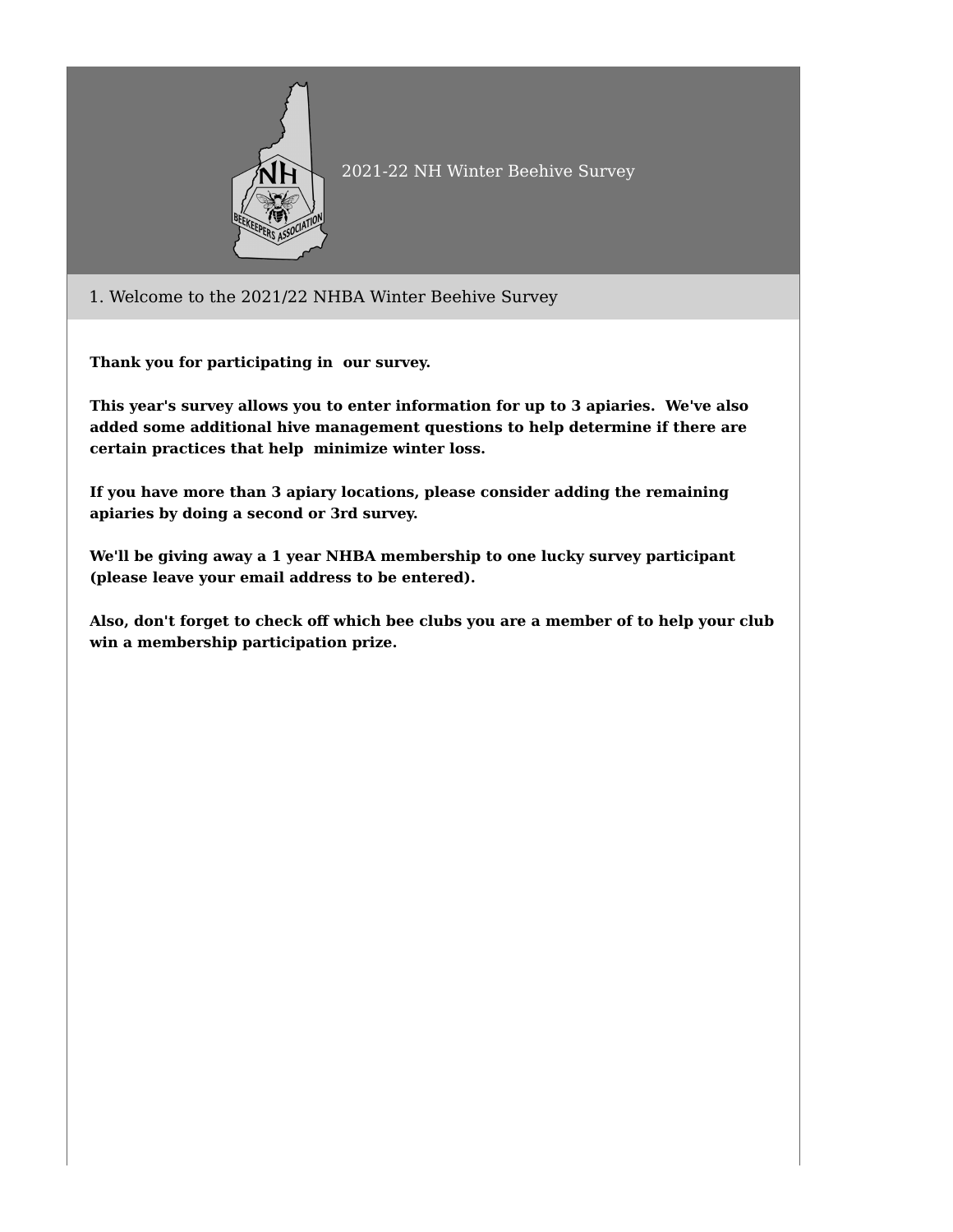|                                                                                                                                      | 2021-22 NH Winter Beehive Survey                                                       |
|--------------------------------------------------------------------------------------------------------------------------------------|----------------------------------------------------------------------------------------|
| 2. Apiary 1 Information                                                                                                              |                                                                                        |
| * 1. Please enter town & county for the apiary<br>÷<br>* 2. How many COLONIES were ALIVE on October 1, 2021 & today ? (Enter 0 if no |                                                                                        |
| Colonies in apiary)<br>Note: NUCs are covered later in the survey                                                                    |                                                                                        |
| # of Colonies ALIVE on 10/1/21                                                                                                       |                                                                                        |
| # of Colonies ALIVE today                                                                                                            |                                                                                        |
| 3. In what months were Colonies lost? (Select all that apply)                                                                        |                                                                                        |
| NO Colonies Were Lost                                                                                                                | January                                                                                |
| October                                                                                                                              | February                                                                               |
| November                                                                                                                             | March                                                                                  |
| December                                                                                                                             | Don't Know                                                                             |
|                                                                                                                                      | * 4. How many NUCs were ALIVE on Oct 1, 2021 and TODAY? (Enter 0 if no NUCs in apiary) |
| # of NUCs ALIVE on 10/1/21                                                                                                           |                                                                                        |
| # of NUCs ALIVE TODAY                                                                                                                |                                                                                        |
| 5. In what months were NUCs lost? (Select all that apply)                                                                            |                                                                                        |
| NO NUCs Were Lost                                                                                                                    | January                                                                                |
| October                                                                                                                              | February                                                                               |
| November                                                                                                                             | March                                                                                  |
| December                                                                                                                             | Don't Know                                                                             |
|                                                                                                                                      |                                                                                        |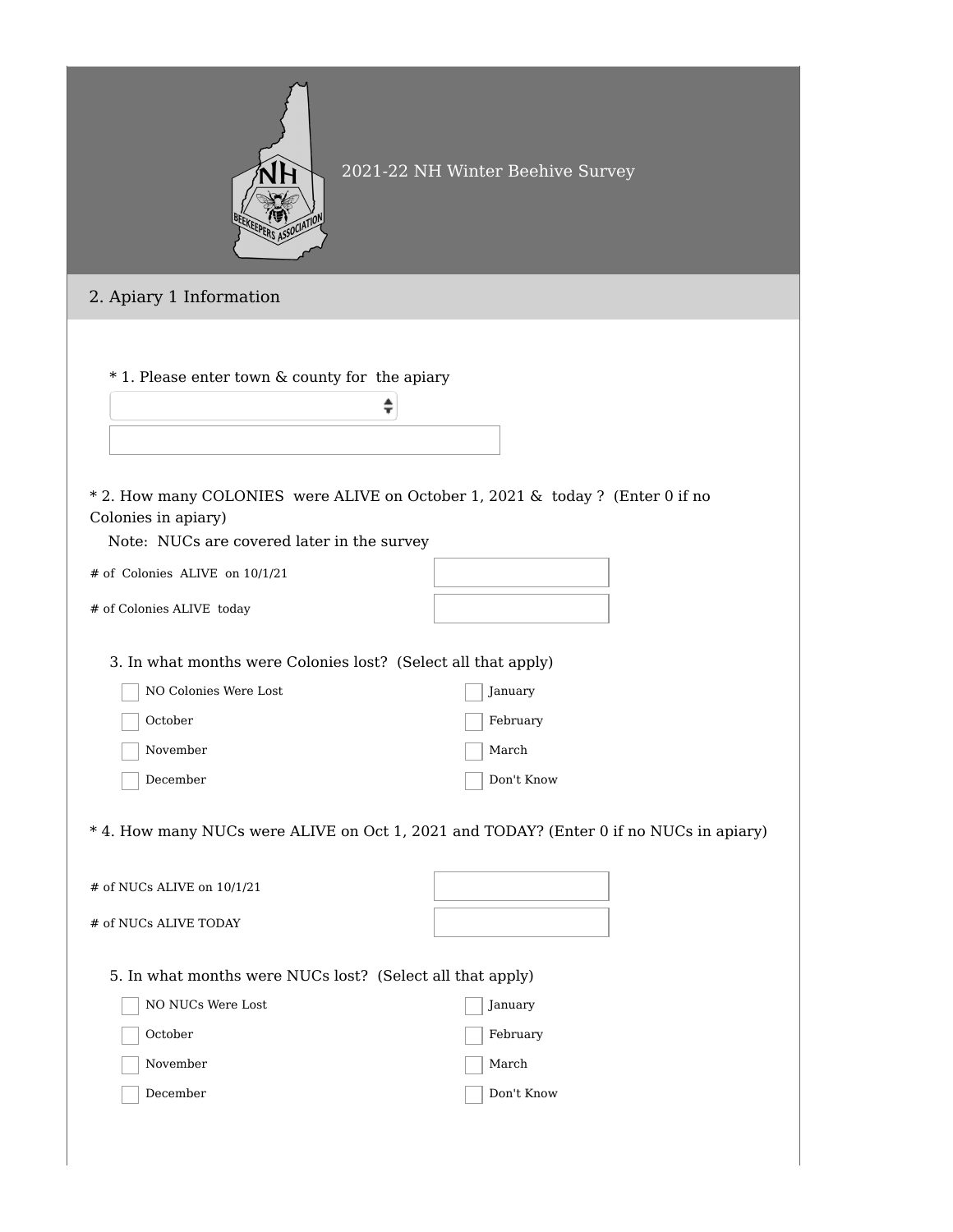| 6. Why do you think your Colonies/NUCs died? (select all that apply) |                                                                                          |
|----------------------------------------------------------------------|------------------------------------------------------------------------------------------|
| NO Colonies or NUCs Died                                             | Robbing                                                                                  |
| Varroa Mites                                                         | Weak Colony                                                                              |
| Starvation                                                           | Lost the Queen                                                                           |
| Dysentery                                                            | Other Queen Issues                                                                       |
| Nosema                                                               | Cold Temperatures                                                                        |
| Bears                                                                | Absconded                                                                                |
| Moisture                                                             |                                                                                          |
| Other (please specify)                                               |                                                                                          |
|                                                                      |                                                                                          |
|                                                                      |                                                                                          |
|                                                                      |                                                                                          |
|                                                                      | 7. Which registered commercial varroa treatments did you use on your FULL-SIZE Colonies? |
| (select all that apply)<br>NO Commercial Treatments Were Used        | Formic Pro/Mite-Away Quick Strips (MAQS)                                                 |
| Apiguard                                                             | HopGuard                                                                                 |
| Api Life Var                                                         | Oxalic Acid Vapor/Fogger                                                                 |
| Apistan                                                              | Oxalic Acit Dribble                                                                      |
| Apivar                                                               |                                                                                          |
|                                                                      |                                                                                          |
| Other (please specify)                                               |                                                                                          |
|                                                                      |                                                                                          |
|                                                                      |                                                                                          |
|                                                                      | 8. Which registered commercial varroa treatments did you use on NUCS? (select all that   |
| apply or skip if you did not have NUCs)                              |                                                                                          |
| NO Commercial Treatments Were Used                                   | Formic Pro/Mite-Away Quick Strips (MAQS)                                                 |
| Apiguard                                                             | HopGuard                                                                                 |
| Api Life Var                                                         | Oxalic Acid Vapor/Fogger                                                                 |
| Apistan                                                              | Oxalic Acit Dribble                                                                      |
| Apivar                                                               |                                                                                          |
| Other (please specify)                                               |                                                                                          |
|                                                                      |                                                                                          |
|                                                                      |                                                                                          |
|                                                                      |                                                                                          |
|                                                                      |                                                                                          |
|                                                                      |                                                                                          |
|                                                                      |                                                                                          |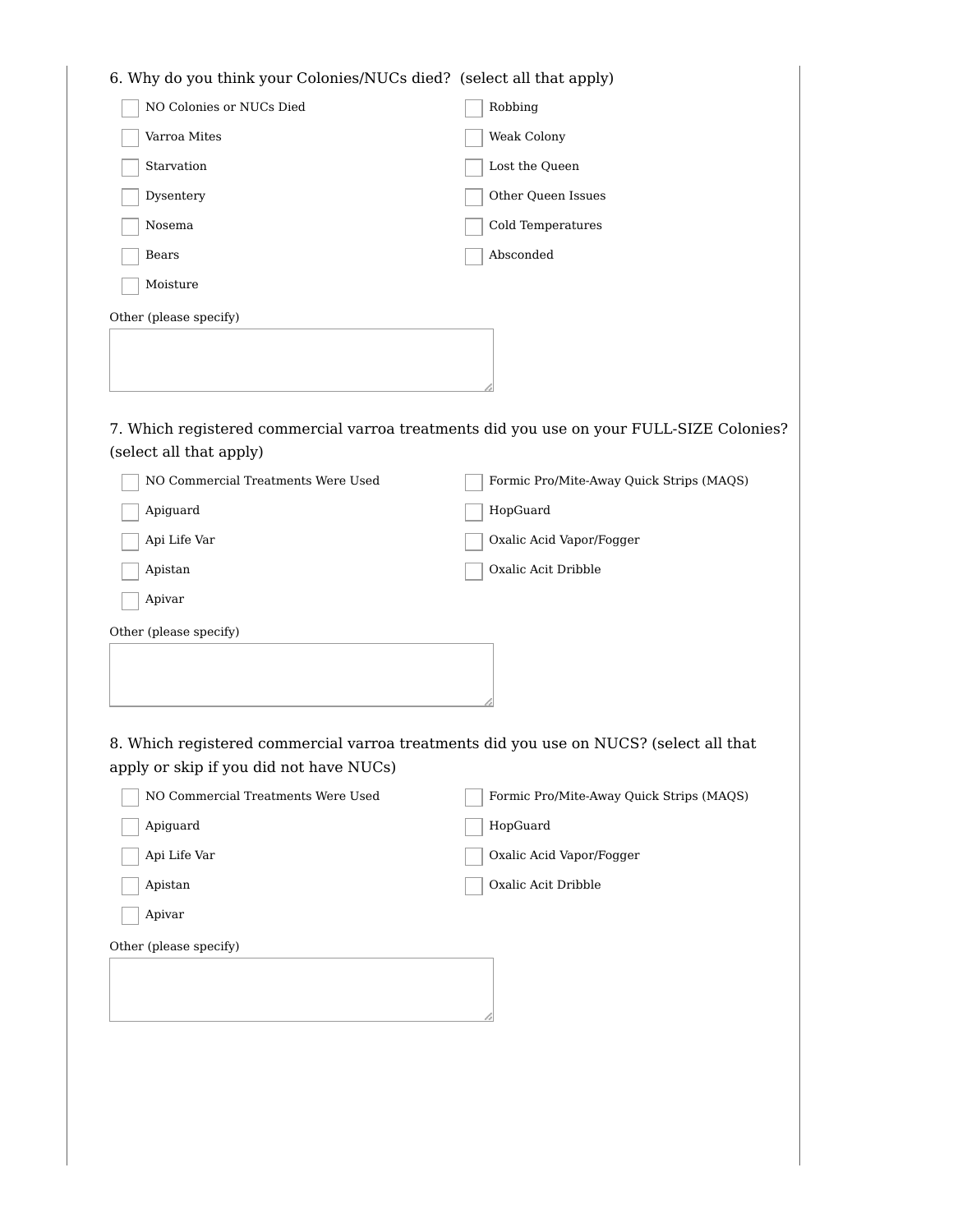| 0 times                                                      | 2 times                                                                      |                                         |
|--------------------------------------------------------------|------------------------------------------------------------------------------|-----------------------------------------|
| 1 time                                                       | $> 2 \times$                                                                 |                                         |
| Other (please specify)                                       |                                                                              |                                         |
|                                                              |                                                                              |                                         |
|                                                              |                                                                              |                                         |
|                                                              | 10. On average how much sugar syrup did you feed a colony this fall?         |                                         |
| Did NOT Feed                                                 | 3-4 gallons                                                                  |                                         |
| $<$ 1 gallon                                                 | $> 4$ gallons                                                                |                                         |
| 1-2 gallons                                                  |                                                                              | Fed, but don't know how much            |
| Other (please specify)                                       |                                                                              |                                         |
|                                                              |                                                                              |                                         |
|                                                              |                                                                              |                                         |
|                                                              | 11. What did you feed your colonies over the winter? (select all that apply) |                                         |
| Did NOT Feed in WInter                                       | Granulated Sugar                                                             |                                         |
| Fondant                                                      | <b>Winter Patties</b>                                                        |                                         |
| Candy Board                                                  | Sugar Bricks                                                                 |                                         |
| Other (please specify)                                       |                                                                              |                                         |
|                                                              |                                                                              |                                         |
|                                                              |                                                                              |                                         |
|                                                              |                                                                              |                                         |
|                                                              |                                                                              |                                         |
|                                                              |                                                                              |                                         |
| 1 year (This was my first winter!)                           | $11-15$ years                                                                |                                         |
| 2-4 years                                                    | $> 15$ years                                                                 |                                         |
| 12. How many years have you been keeping bees?<br>5-10 years |                                                                              |                                         |
|                                                              |                                                                              |                                         |
|                                                              | 13. Which bee clubs are you a member of (select all that apply)              |                                         |
| Not a member of a NH bee<br>club                             | Monadnock                                                                    | Eastern Apiculture Society<br>(EAS)     |
|                                                              | North Country                                                                | American Bee Federation                 |
| New Hampshire Beekeepers<br>Association                      | Pawtuckaway                                                                  | (ABF)                                   |
| Capital Area                                                 | Pemi-Baker                                                                   | Vermont Beekeepers                      |
| Connecticut River Valley                                     | Seacoast                                                                     | Association                             |
| Kearsarge                                                    | Winnipesaukee                                                                | Massachusetts Beekeepers<br>Association |
| Merrimack Valley                                             |                                                                              | Maine Beekeepers Association            |
| Other (please specify)                                       |                                                                              |                                         |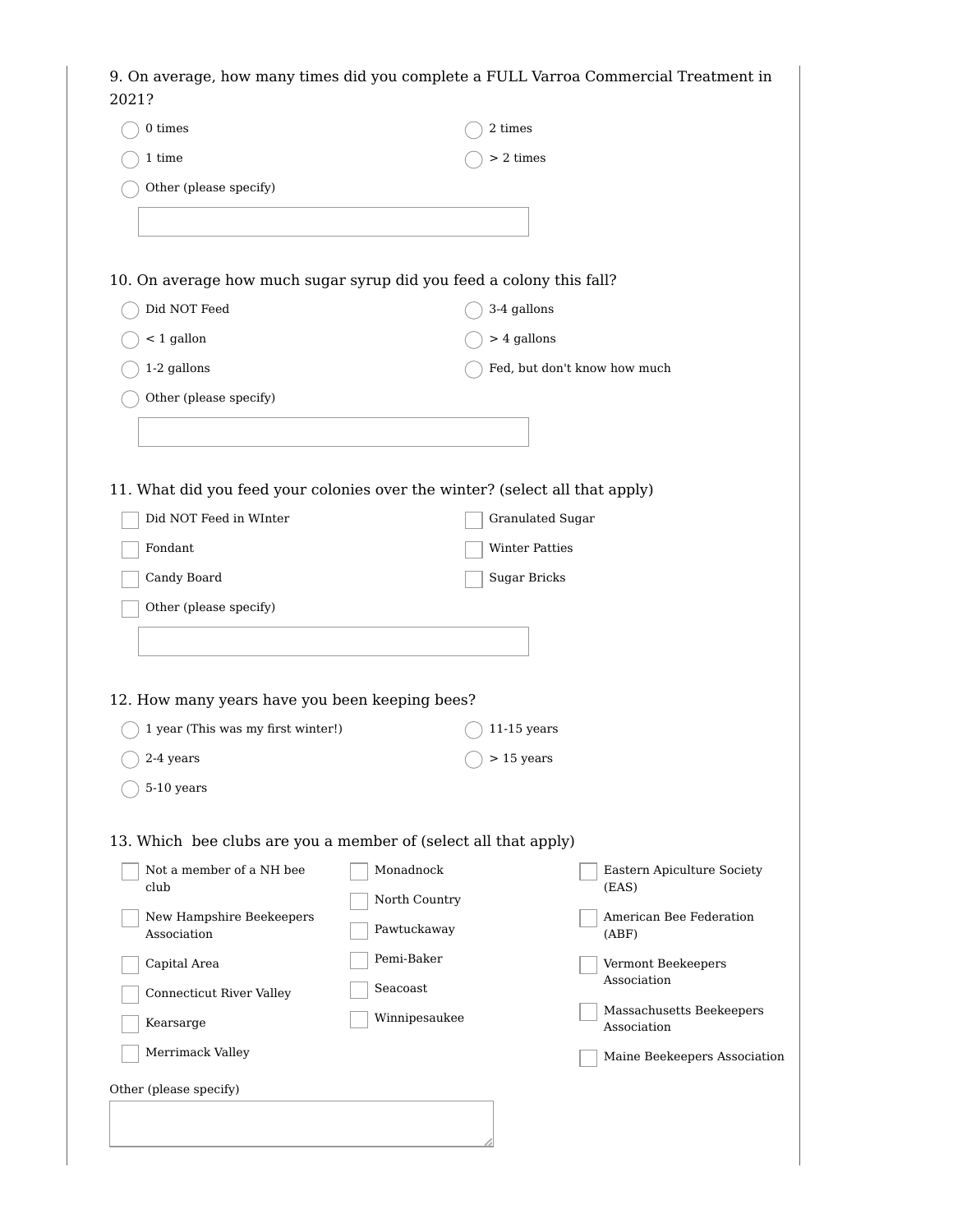\* 14. May we contact you if we have questions? Please include your email address

 $\bigcap$  Yes  $\bigcap$  No

email address

\* 15. NHBA occasionally does projects with universities and colleges to gain further insight into the state of our honeybees.

May we include an anonymized version (no emails, club affliation, etc) of your data in any projects we do?

◯ Yes

No

16. Is there any other information you'd like to share?

\* 17. Do you have time to answer a few more questions on your hive management (5-10 minutes)?

◯ Yes

 $\bigcap$  No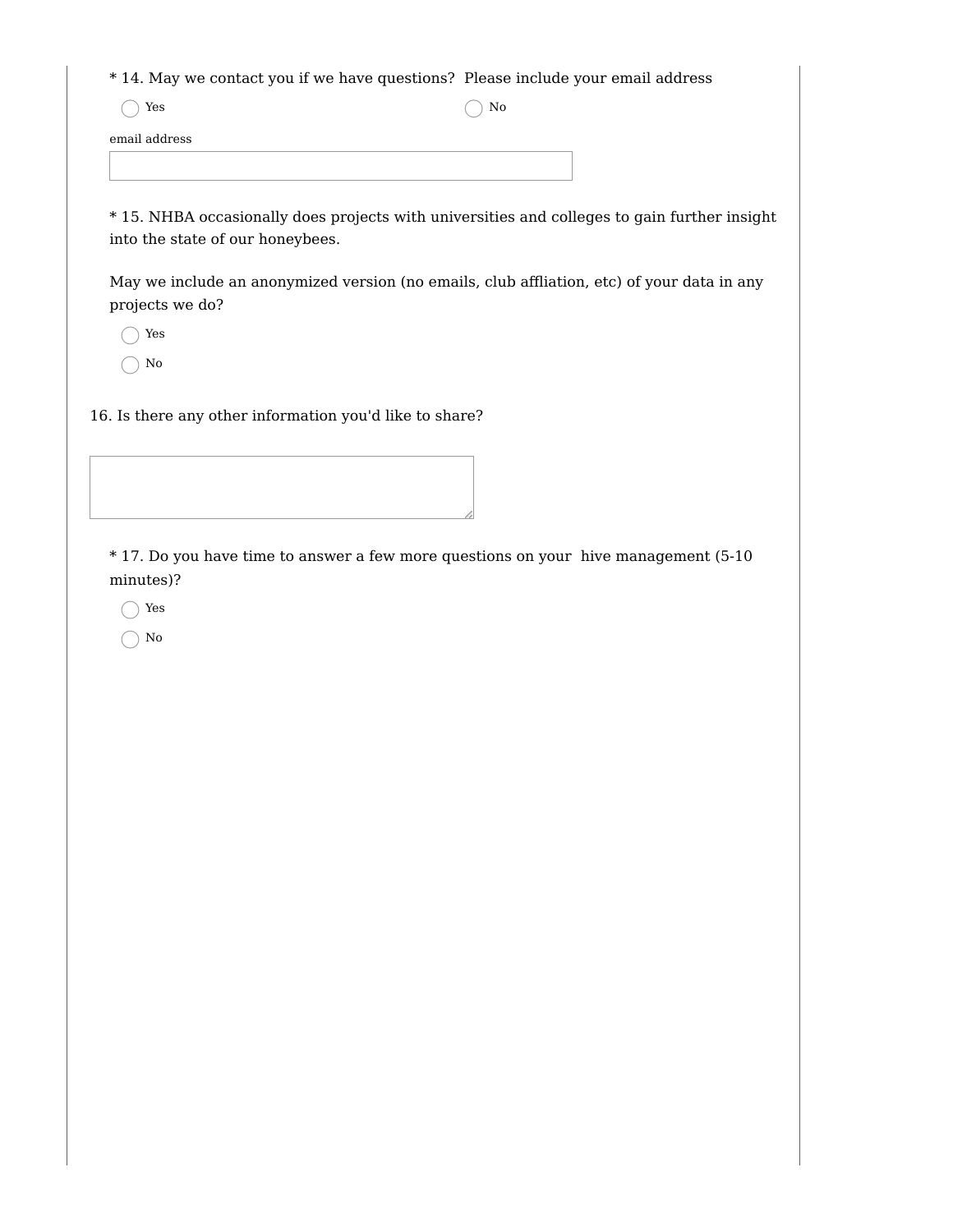|                                                                                                                                                                                                                                                                        | 2021-22 NH Winter Beehive Survey                        |
|------------------------------------------------------------------------------------------------------------------------------------------------------------------------------------------------------------------------------------------------------------------------|---------------------------------------------------------|
| 3. Apiary Management Information                                                                                                                                                                                                                                       |                                                         |
| 18. What kind of bees do you have (select all that apply)?<br>"Northern" Bees (aka Northern mated queen)<br>Italians<br>Carniolans<br>Russian<br>Other (please specify)<br>19. How many of your LOST colonies were :<br>Previously<br>overwintered Colonies<br>or NUCS | Buckfast<br>Caucasian<br>Minnesota Hygenic<br>Saskatraz |
| 2021 Package or NUC                                                                                                                                                                                                                                                    |                                                         |
| 2021 Captured Swarm                                                                                                                                                                                                                                                    |                                                         |
| $2021$ Split                                                                                                                                                                                                                                                           |                                                         |
| 20. Did the colonies you lost swarm in 2021? If so When? (select all that apply)<br>Did NOT Swarm<br>May<br>June<br>July                                                                                                                                               | August<br>September<br>October                          |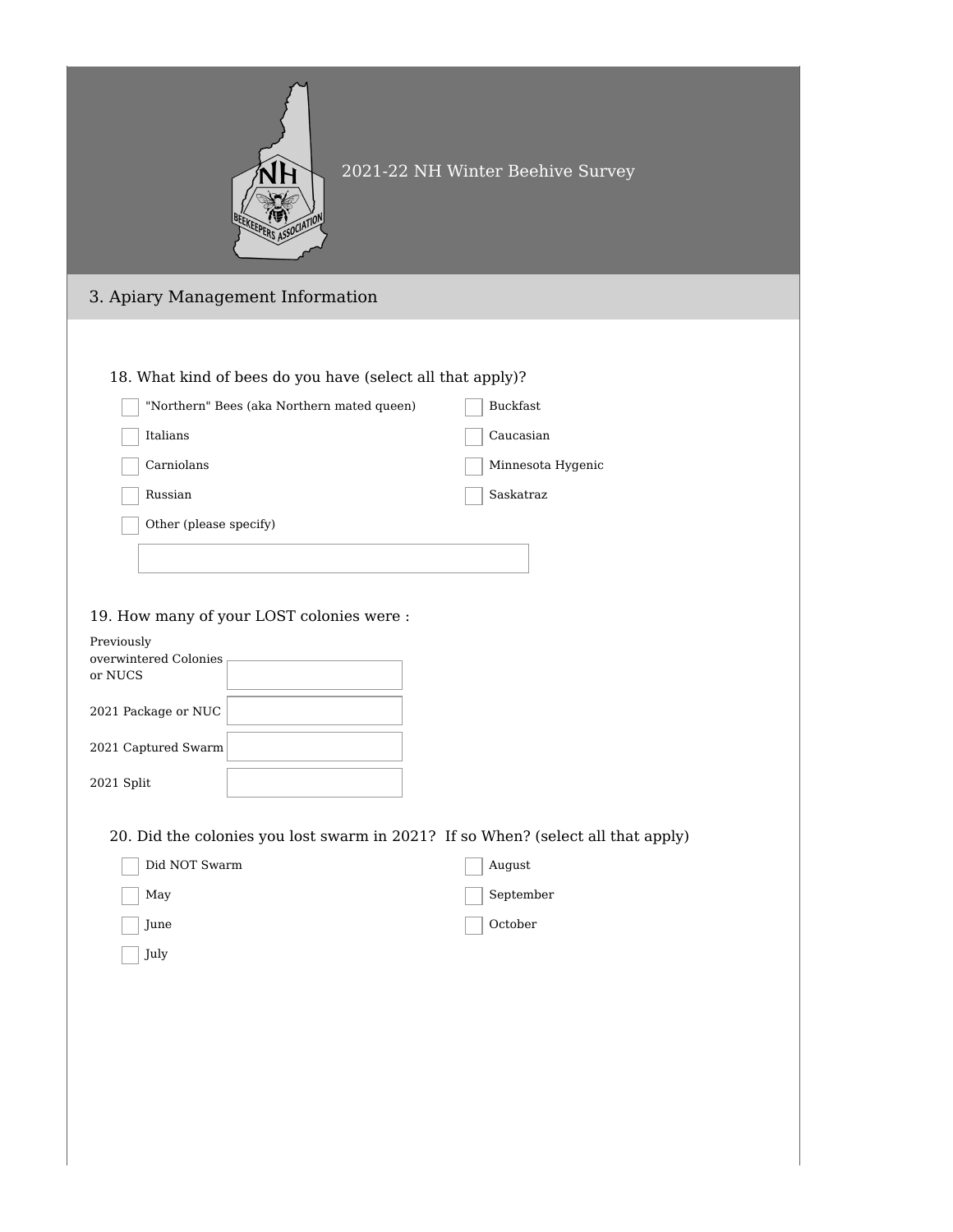| September<br>May<br>October<br>June<br>July<br>Other (please specify)<br>Did NOT Do Mite Counts<br>Sugar Roll<br>Sticky Bottom Board<br>Alcohol Wash<br>Other (please specify)<br>NO Testing Done<br>Once during the season<br>Weekly<br>Twice during the season<br>Twice a month<br>Three times during the season<br>Monthly<br>Other (please specify)<br>September<br>Did NOT Treat<br>October<br>May<br>November<br>June<br>December<br>July<br>August | Did NOT have robbing issues | August |
|-----------------------------------------------------------------------------------------------------------------------------------------------------------------------------------------------------------------------------------------------------------------------------------------------------------------------------------------------------------------------------------------------------------------------------------------------------------|-----------------------------|--------|
|                                                                                                                                                                                                                                                                                                                                                                                                                                                           |                             |        |
|                                                                                                                                                                                                                                                                                                                                                                                                                                                           |                             |        |
|                                                                                                                                                                                                                                                                                                                                                                                                                                                           |                             |        |
|                                                                                                                                                                                                                                                                                                                                                                                                                                                           |                             |        |
|                                                                                                                                                                                                                                                                                                                                                                                                                                                           |                             |        |
| 22. How did you do mite counts? (select all that apply)                                                                                                                                                                                                                                                                                                                                                                                                   |                             |        |
|                                                                                                                                                                                                                                                                                                                                                                                                                                                           |                             |        |
|                                                                                                                                                                                                                                                                                                                                                                                                                                                           |                             |        |
|                                                                                                                                                                                                                                                                                                                                                                                                                                                           |                             |        |
|                                                                                                                                                                                                                                                                                                                                                                                                                                                           |                             |        |
|                                                                                                                                                                                                                                                                                                                                                                                                                                                           |                             |        |
| 23. Approximately how often did you test for mites?                                                                                                                                                                                                                                                                                                                                                                                                       |                             |        |
|                                                                                                                                                                                                                                                                                                                                                                                                                                                           |                             |        |
|                                                                                                                                                                                                                                                                                                                                                                                                                                                           |                             |        |
|                                                                                                                                                                                                                                                                                                                                                                                                                                                           |                             |        |
|                                                                                                                                                                                                                                                                                                                                                                                                                                                           |                             |        |
|                                                                                                                                                                                                                                                                                                                                                                                                                                                           |                             |        |
|                                                                                                                                                                                                                                                                                                                                                                                                                                                           |                             |        |
|                                                                                                                                                                                                                                                                                                                                                                                                                                                           |                             |        |
| 24. When did you treat for mites ? (check all that apply)                                                                                                                                                                                                                                                                                                                                                                                                 |                             |        |
|                                                                                                                                                                                                                                                                                                                                                                                                                                                           |                             |        |
|                                                                                                                                                                                                                                                                                                                                                                                                                                                           |                             |        |
|                                                                                                                                                                                                                                                                                                                                                                                                                                                           |                             |        |
|                                                                                                                                                                                                                                                                                                                                                                                                                                                           |                             |        |
|                                                                                                                                                                                                                                                                                                                                                                                                                                                           |                             |        |
|                                                                                                                                                                                                                                                                                                                                                                                                                                                           |                             |        |
|                                                                                                                                                                                                                                                                                                                                                                                                                                                           |                             |        |
|                                                                                                                                                                                                                                                                                                                                                                                                                                                           |                             |        |
|                                                                                                                                                                                                                                                                                                                                                                                                                                                           |                             |        |
|                                                                                                                                                                                                                                                                                                                                                                                                                                                           |                             |        |
|                                                                                                                                                                                                                                                                                                                                                                                                                                                           |                             |        |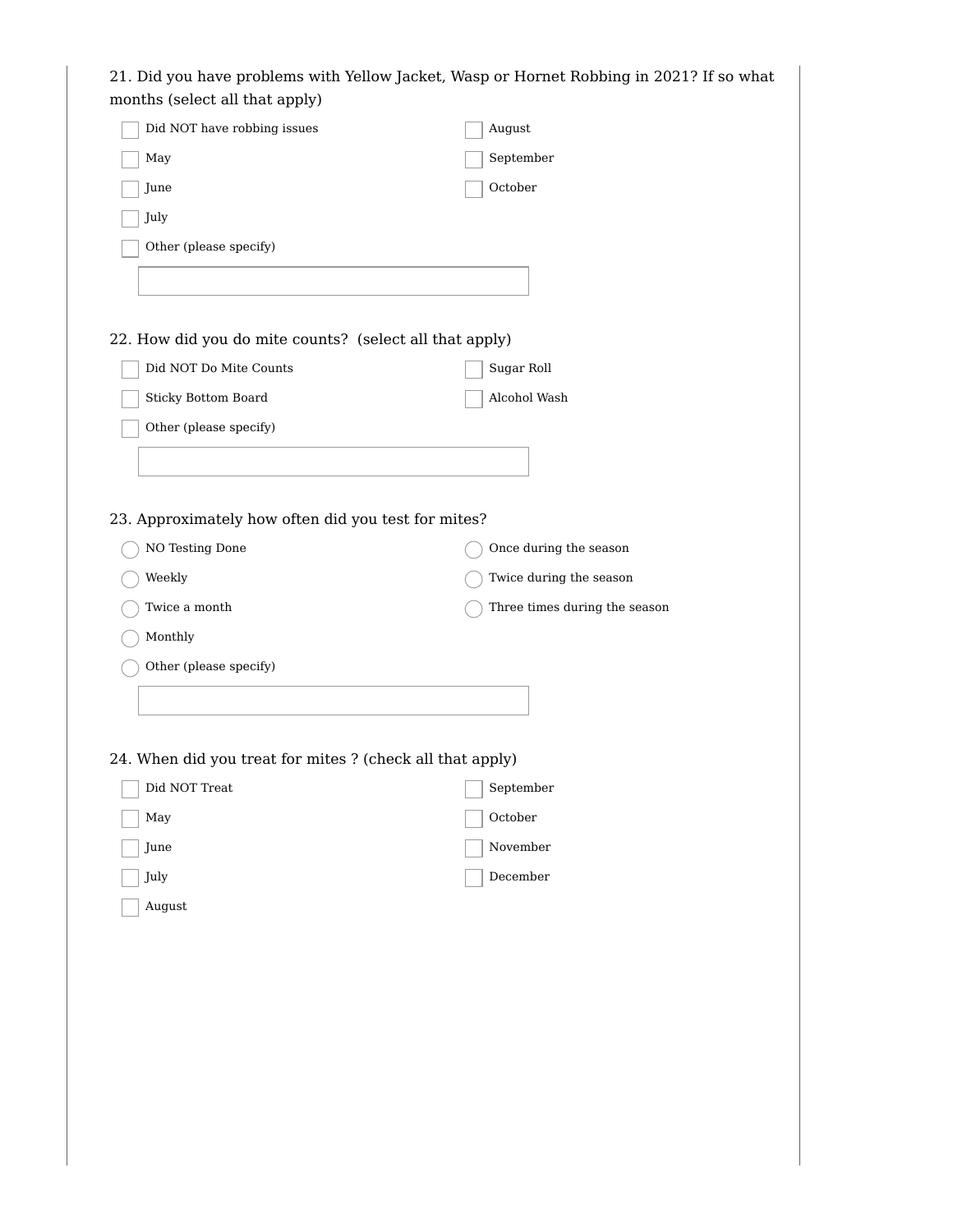| 25. How did you winterize/insulate your colonies? (select all that apply)    |                                                                                   |
|------------------------------------------------------------------------------|-----------------------------------------------------------------------------------|
| Did NOT Winterize                                                            | Quilt box                                                                         |
| Bee Cozy                                                                     | Shaving box                                                                       |
| Tar paper/tyvek/typar                                                        | Polystyrene/Rigid Insulation around sides                                         |
| Colony Quilt                                                                 | Insulation on top of colonies                                                     |
| Bee Cozy over Colony Quilt                                                   | Closed off Bottom Board                                                           |
| Other (please specify)                                                       |                                                                                   |
|                                                                              |                                                                                   |
|                                                                              |                                                                                   |
| 26. Do you use an upper entrance in the winter?                              |                                                                                   |
|                                                                              |                                                                                   |
| Yes                                                                          |                                                                                   |
| No                                                                           |                                                                                   |
|                                                                              |                                                                                   |
| 27. What type of winter moisture system did you use (select all that apply)? |                                                                                   |
| NO Winter Moisture System Used                                               | Shim top cover                                                                    |
| Quilt box                                                                    | Winter inner cover                                                                |
| Shavings box                                                                 | Rigid Insulation                                                                  |
| Absorbtion Board/Homasote                                                    | Venting (Open Screened Bottom Board, top<br>vents, etc)                           |
| Other (please specify)                                                       |                                                                                   |
|                                                                              |                                                                                   |
|                                                                              |                                                                                   |
|                                                                              |                                                                                   |
|                                                                              |                                                                                   |
| Management (IPM) (select all that apply)?                                    | 28. What Non-Chemical Control Methods did you use as part of your Integrated Pest |
| Drone Frames                                                                 | Break in Brood Cycle (either intentionally or due                                 |
| Powdered Sugar                                                               | to swarming)                                                                      |
| Screened Bottom Board                                                        | Didn't Practice IPM                                                               |
| Other (please specify)                                                       |                                                                                   |
|                                                                              |                                                                                   |
|                                                                              |                                                                                   |
|                                                                              |                                                                                   |
| 29. Did you treat for Nosema & if so when? (select all that apply)           |                                                                                   |
| Did NOT treat for Nosema                                                     |                                                                                   |
| <b>Spring Feeding</b>                                                        |                                                                                   |
| Summer                                                                       |                                                                                   |
| <b>Fall Feeding</b>                                                          |                                                                                   |
|                                                                              |                                                                                   |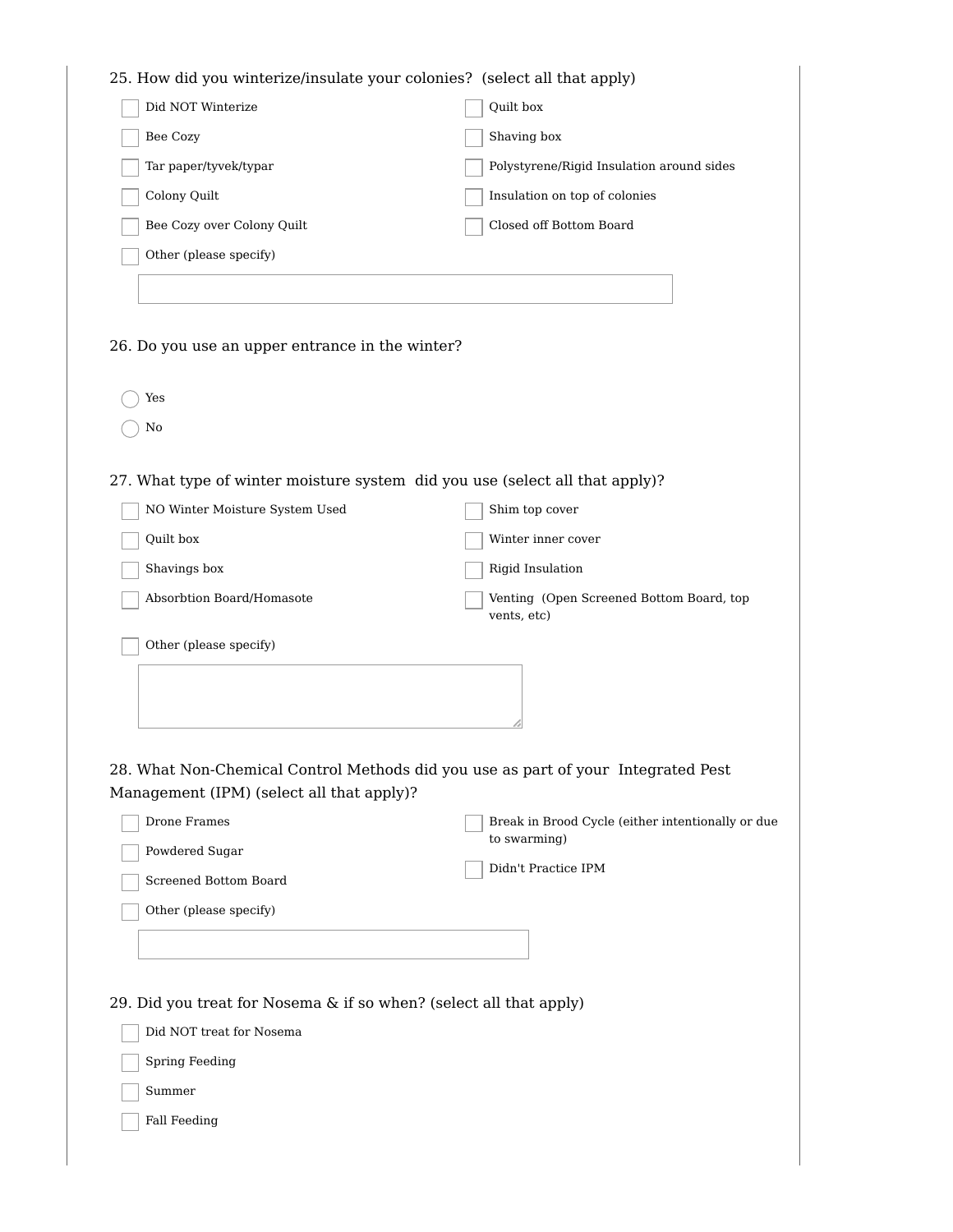| weekly                                                              | Once a month $\,$                                                                       |
|---------------------------------------------------------------------|-----------------------------------------------------------------------------------------|
| Every 2-3 weeks                                                     | Every Couple Months                                                                     |
| Other (please specify)                                              |                                                                                         |
|                                                                     |                                                                                         |
|                                                                     |                                                                                         |
|                                                                     | 31. Enter the number of colonies that survived the winter that were requeeened and were |
| packages                                                            |                                                                                         |
| Requeened colonies                                                  |                                                                                         |
| that survived                                                       |                                                                                         |
| Packages that survived                                              |                                                                                         |
|                                                                     |                                                                                         |
| 32. In what months did you requeen colonies? (check all that apply) |                                                                                         |
| Did NOT requeen any colonies                                        |                                                                                         |
| April                                                               |                                                                                         |
| May                                                                 |                                                                                         |
| June                                                                |                                                                                         |
| July                                                                |                                                                                         |
| August                                                              |                                                                                         |
| September                                                           |                                                                                         |
| October                                                             |                                                                                         |
| Other (please specify)                                              |                                                                                         |
|                                                                     |                                                                                         |
|                                                                     |                                                                                         |
|                                                                     | 33. What Pollen Supplement did you feed in the fall (select all that apply)?            |
| Didn't feed pollen supplement                                       | Megabee                                                                                 |
| Pollen Patties                                                      | $\mbox{Bee-Pro}$                                                                        |
| Global Patties                                                      | Ultrabee                                                                                |
| AP23                                                                |                                                                                         |
| Other (please specify)                                              |                                                                                         |
|                                                                     |                                                                                         |
|                                                                     |                                                                                         |
|                                                                     |                                                                                         |
|                                                                     |                                                                                         |
|                                                                     |                                                                                         |
|                                                                     |                                                                                         |
|                                                                     |                                                                                         |
|                                                                     |                                                                                         |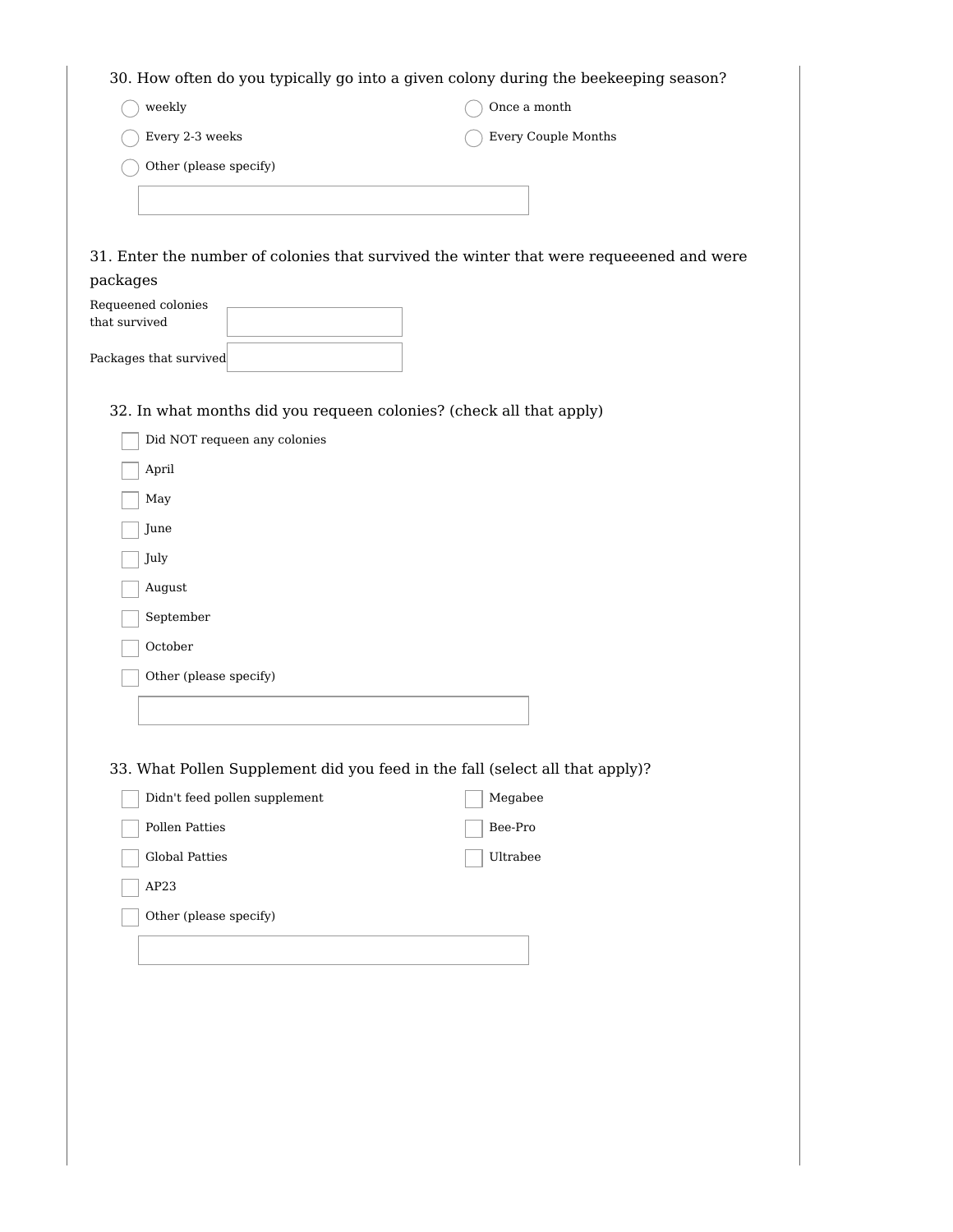## 34. How was your honey production in 2021 compared to previous years?

- Above Average
- Average
- Below Average
- $\bigcirc$  This is my first year I have nothing to compare to!

Other (please specify)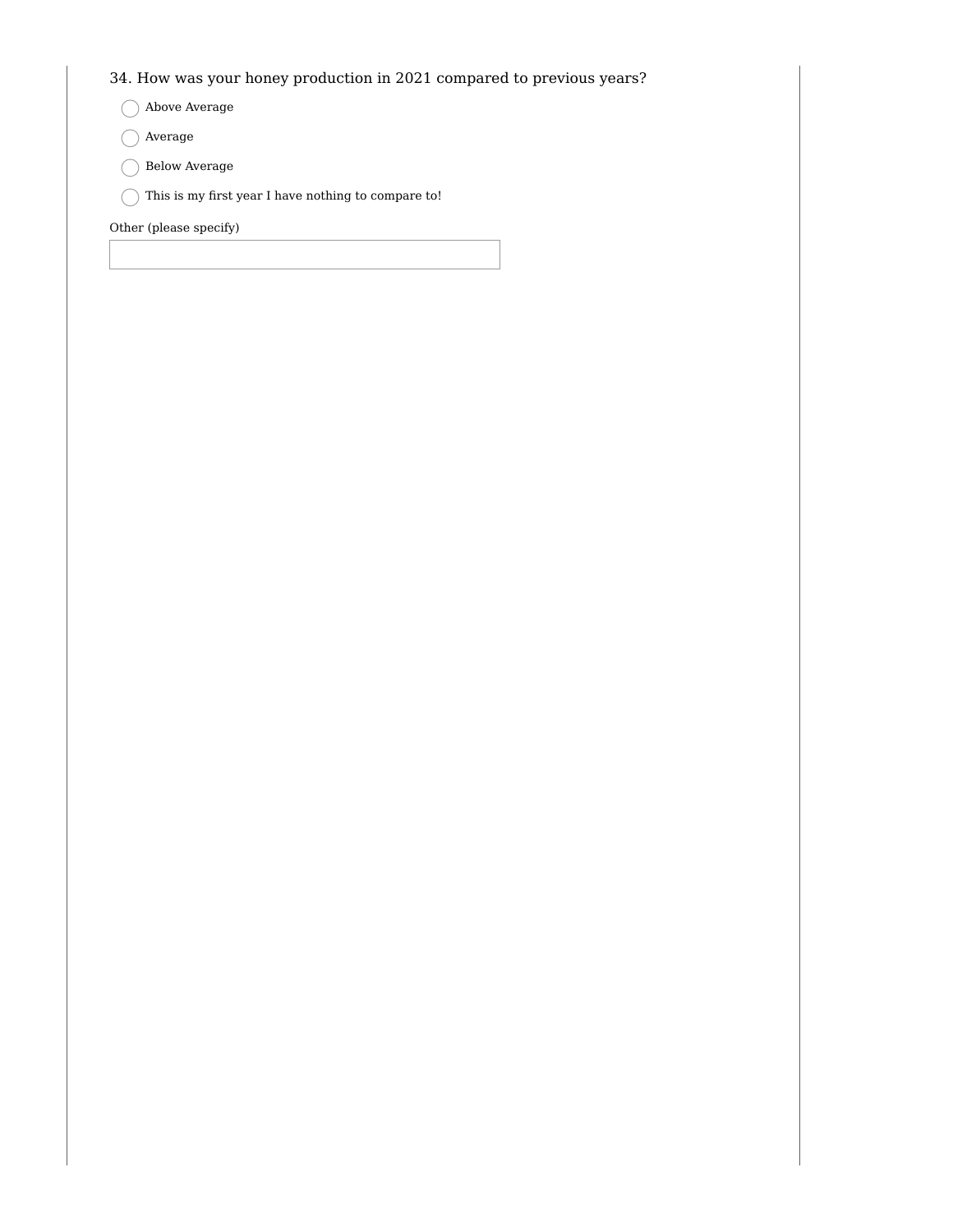

## 2021-22 NH Winter Beehive Survey

4.

\* 35. Would you like to enter information for another Apiary?

 $\bigcirc$  Yes  $\bigcirc$  No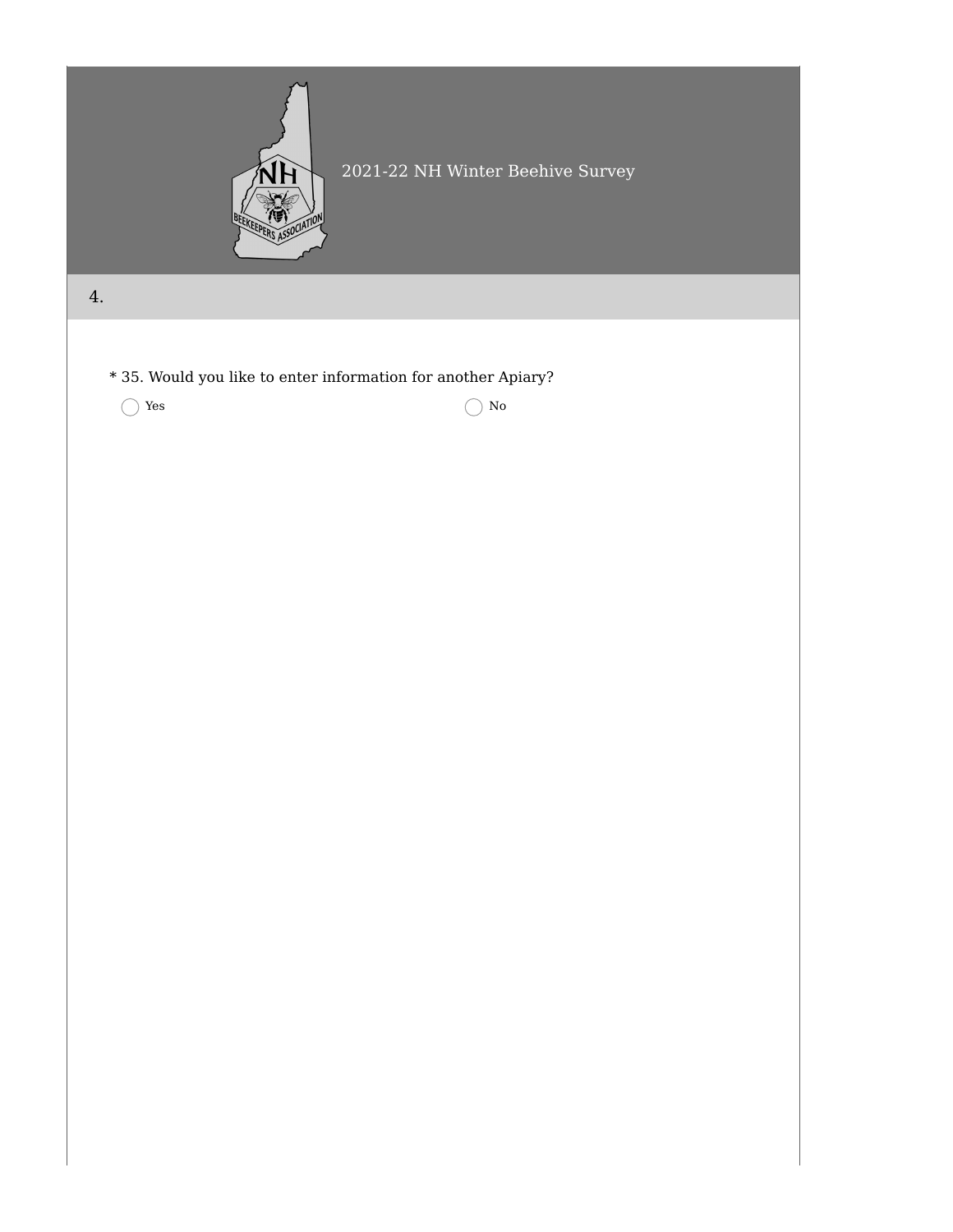|                                                                | 2021-22 NH Winter Beehive Survey                                                        |  |
|----------------------------------------------------------------|-----------------------------------------------------------------------------------------|--|
| 5. Apiary 2 Information                                        |                                                                                         |  |
| * 36. Please enter town & county for the apiary<br>÷           | * 37. How many COLONIES were ALIVE on October 1, 2021 & today ? (Enter 0 if no colonies |  |
| in this apiary)<br># of Colonies ALIVE on 10/1/21              |                                                                                         |  |
| # of Colonies ALIVE today                                      |                                                                                         |  |
|                                                                |                                                                                         |  |
| 38. In what months were Colonies lost? (Select all that apply) |                                                                                         |  |
| NO Colonies Were Lost                                          | January                                                                                 |  |
| October                                                        | February                                                                                |  |
| November                                                       | March                                                                                   |  |
| December                                                       | Don't Know                                                                              |  |
|                                                                | * 39. How many NUCs were ALIVE on Oct 1, 2021 and TODAY? (Enter 0 if no NUCs in apiary) |  |
| # of NUCs ALIVE on 10/1/21                                     |                                                                                         |  |
| # of NUCs ALIVE TODAY                                          |                                                                                         |  |
| 40. In what months were NUCs lost? (Select all that apply)     |                                                                                         |  |
| NO NUCs Were Lost                                              | January                                                                                 |  |
| October                                                        | February                                                                                |  |
| November                                                       | March                                                                                   |  |
| December                                                       | Don't Know                                                                              |  |
|                                                                |                                                                                         |  |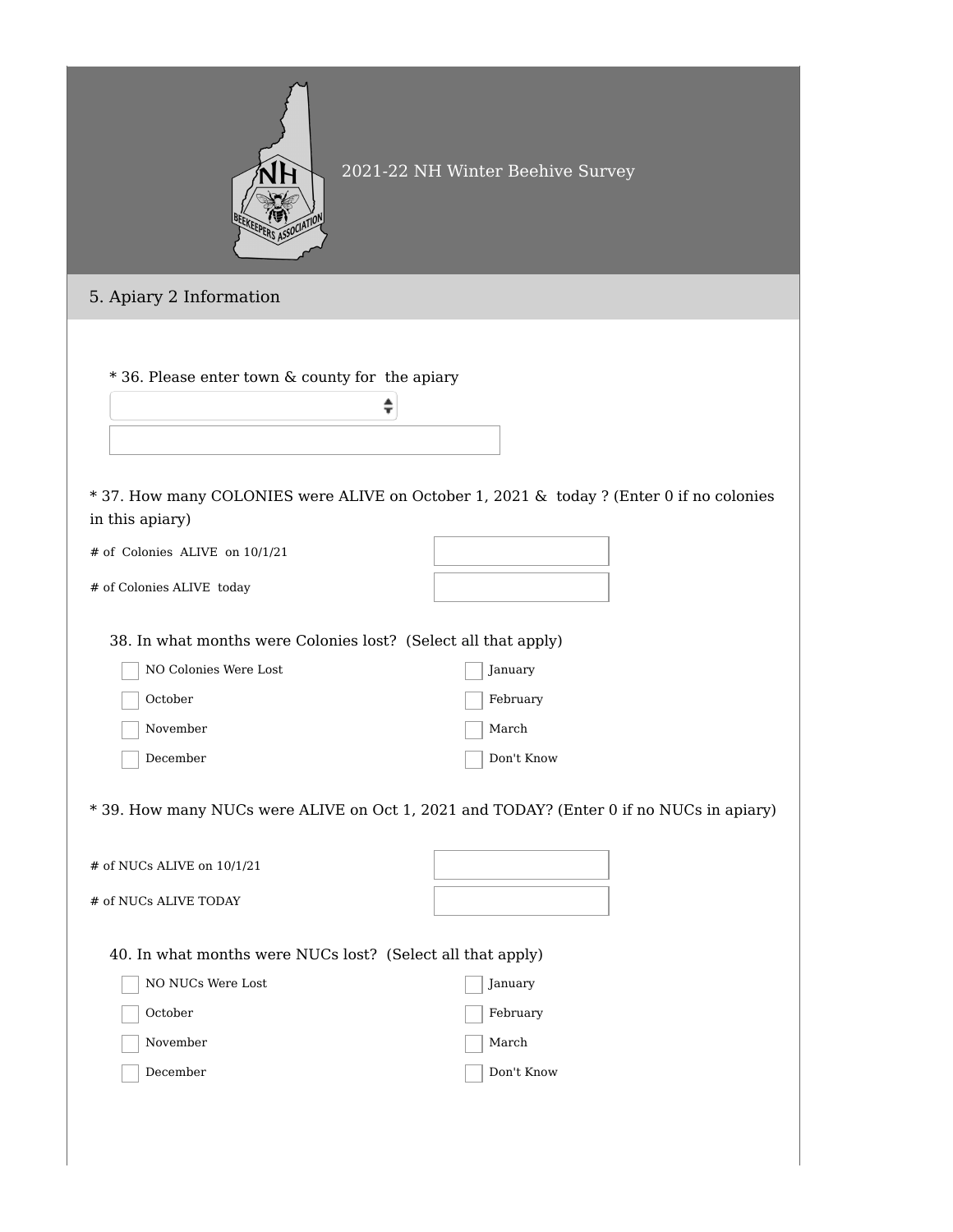| 41. Why do you think your Colonies/NUCs died? (select all that apply)           |                                                                                         |
|---------------------------------------------------------------------------------|-----------------------------------------------------------------------------------------|
| NO Colonies or NUCs Were Lost                                                   | Moisture                                                                                |
| Varroa Mites                                                                    | Robbing                                                                                 |
| Starvation                                                                      | Weak Colony                                                                             |
| Dysentery                                                                       | Queen Issues                                                                            |
| Nosema                                                                          | Cold Temperatures                                                                       |
| Bears                                                                           | Absconded                                                                               |
| Other (please specify)                                                          |                                                                                         |
|                                                                                 |                                                                                         |
|                                                                                 |                                                                                         |
|                                                                                 |                                                                                         |
| 42. Which registered commercial varroa treatments did you use on your FULL-SIZE |                                                                                         |
| Colonies? (select all that apply)                                               |                                                                                         |
| NO Commercial Treatments Were Used                                              | Formic Pro/Mite-Away Quick Strips (MAQS)                                                |
| Apiguard                                                                        | HopGuard                                                                                |
| Api Life Var                                                                    | Oxalic Acid Vapor/Fogger                                                                |
| Apistan                                                                         | Oxalic Acit Dribble                                                                     |
| Apivar                                                                          |                                                                                         |
| Other (please specify)                                                          |                                                                                         |
|                                                                                 |                                                                                         |
|                                                                                 |                                                                                         |
|                                                                                 |                                                                                         |
|                                                                                 | 43. Which registered commercial varroa treatments did you use on NUCS? (select all that |
|                                                                                 |                                                                                         |
|                                                                                 |                                                                                         |
| Apiguard                                                                        |                                                                                         |
| Api Life Var                                                                    | Oxalic Acid Vapor/Fogger                                                                |
| Apistan                                                                         | Oxalic Acid Dribble                                                                     |
| Apivar                                                                          |                                                                                         |
| Other (please specify)                                                          |                                                                                         |
|                                                                                 |                                                                                         |
|                                                                                 |                                                                                         |
|                                                                                 |                                                                                         |
|                                                                                 |                                                                                         |
|                                                                                 |                                                                                         |
| apply or skip if you did not have NUCs)<br>NO Commercial Treatments Used        | Formic Pro/Mite-Away Quick Strips (MAQS)<br>HopGuard                                    |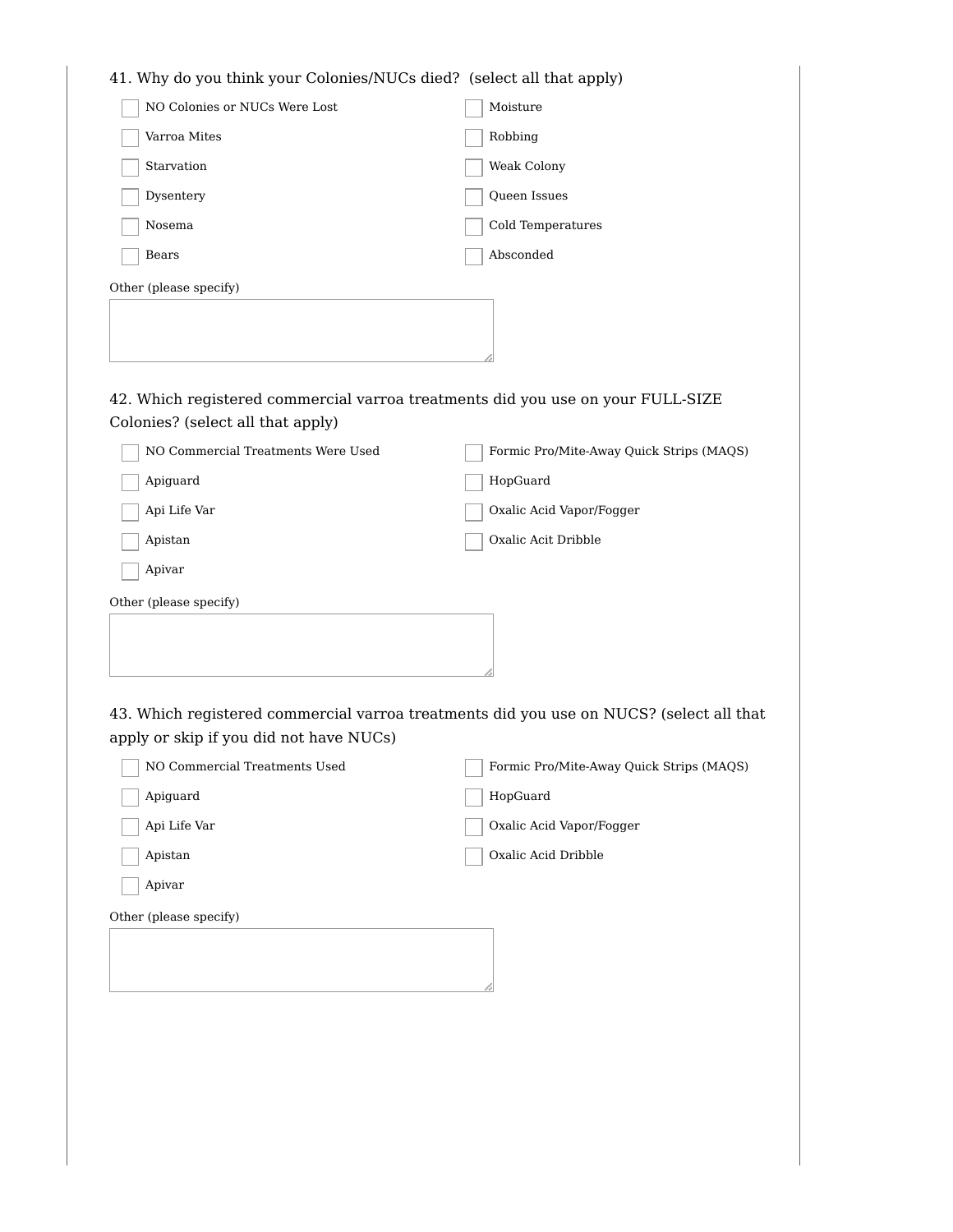| Did NOT Treat                                                             | $2\ times$                                                                   |
|---------------------------------------------------------------------------|------------------------------------------------------------------------------|
| $1\ {\rm time}$                                                           | $>$ 2 times                                                                  |
| Other (please specify)                                                    |                                                                              |
|                                                                           |                                                                              |
|                                                                           |                                                                              |
| 45. On average how much sugar syrup did you feed a colony this fall?      |                                                                              |
| Did NOT Feed                                                              | 3-4 gallons                                                                  |
| $<$ 1 gallon                                                              | $> 4$ gallons                                                                |
| 1-2 gallons                                                               | Fed, but don't know how much                                                 |
| Other (please specify)                                                    |                                                                              |
|                                                                           |                                                                              |
|                                                                           |                                                                              |
|                                                                           | 46. What did you feed your colonies over the winter? (select all that apply) |
| Did NOT Feed in WInter                                                    | Granulated Sugar                                                             |
| $\operatorname{Fondant}$                                                  | Winter Patties                                                               |
| Candy Board                                                               | Sugar Bricks                                                                 |
| Other (please specify)                                                    |                                                                              |
|                                                                           |                                                                              |
|                                                                           |                                                                              |
|                                                                           |                                                                              |
|                                                                           |                                                                              |
| 47. Is there any other information you'd like to share about this apiary? |                                                                              |
|                                                                           |                                                                              |
|                                                                           |                                                                              |
|                                                                           |                                                                              |
| * 48. Would you like to enter data on another apiary?                     |                                                                              |
| Yes                                                                       | $\rm No$                                                                     |
|                                                                           |                                                                              |
|                                                                           |                                                                              |
|                                                                           |                                                                              |
|                                                                           |                                                                              |
|                                                                           |                                                                              |
|                                                                           |                                                                              |
|                                                                           |                                                                              |
|                                                                           |                                                                              |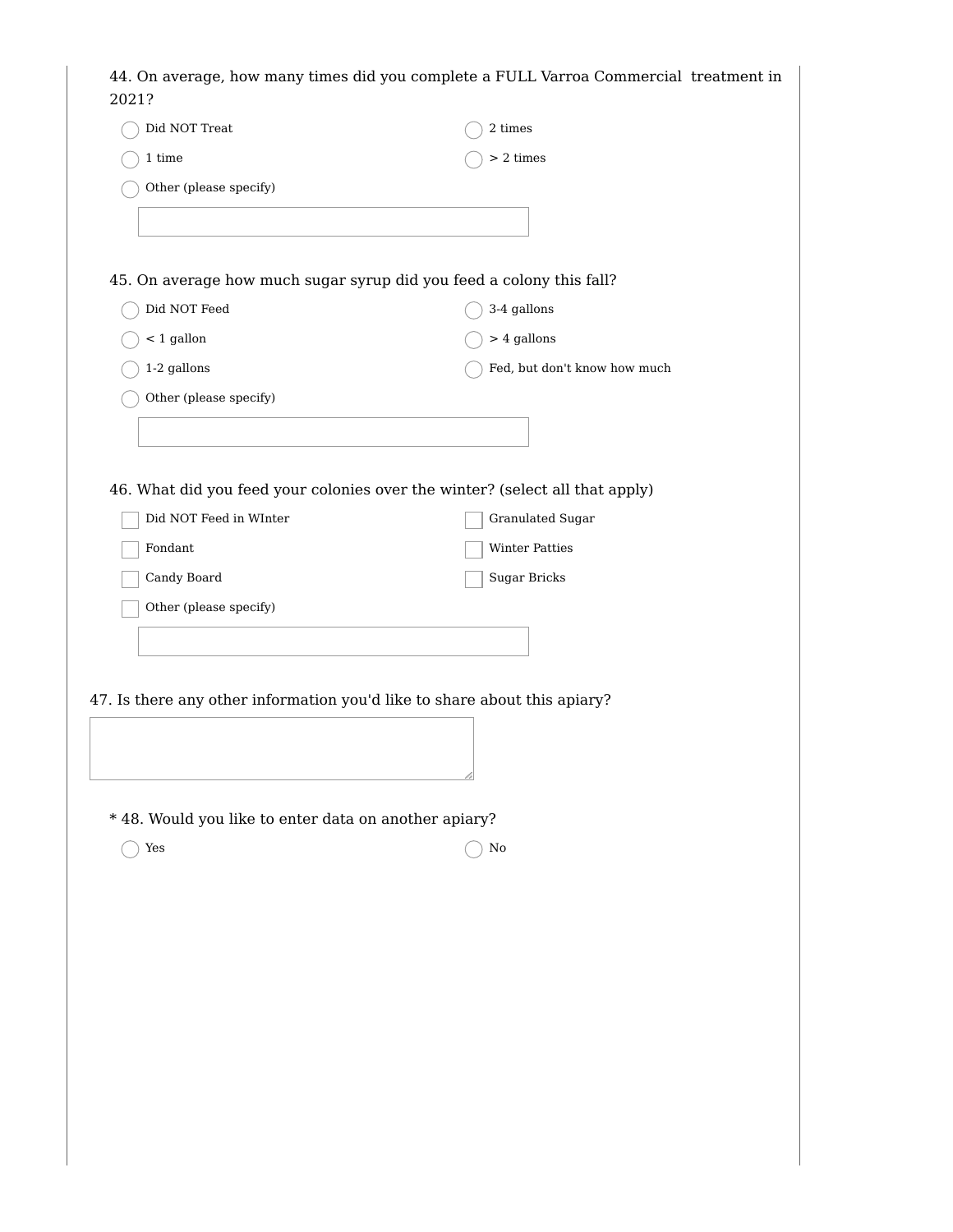|                                                                                                      | 2021-22 NH Winter Beehive Survey                                                        |  |
|------------------------------------------------------------------------------------------------------|-----------------------------------------------------------------------------------------|--|
| 6. Apiary 3 Information                                                                              |                                                                                         |  |
| * 49. Please enter town & county for the apiary<br>÷                                                 |                                                                                         |  |
| * 50. How many COLONIES were ALIVE on October 1, 2021 & TODAY? (Enter 0 if no<br>Colonies in Apiary) |                                                                                         |  |
| # of Colonies ALIVE on 10/1/21                                                                       |                                                                                         |  |
| # of Colonies ALIVE TODAY                                                                            |                                                                                         |  |
| 51. In what months were Colonies lost? (Select all that apply)                                       |                                                                                         |  |
| NO Colonies Were Lost                                                                                | January                                                                                 |  |
| October                                                                                              | February                                                                                |  |
| November                                                                                             | March                                                                                   |  |
| December                                                                                             | Don't Know                                                                              |  |
|                                                                                                      | * 52. How many NUCs were ALIVE on Oct 1, 2021 and TODAY? (Enter 0 if no NUCs in apiary) |  |
| # of NUCs ALIVE on 10/1/21                                                                           |                                                                                         |  |
| # of NUCs ALIVE TODAY                                                                                |                                                                                         |  |
| 53. In what months were NUCs lost? (Select all that apply)                                           |                                                                                         |  |
| NO NUCs Were Lost                                                                                    | January                                                                                 |  |
| October                                                                                              | February                                                                                |  |
| November                                                                                             | March                                                                                   |  |
| December                                                                                             | Don't Know                                                                              |  |
|                                                                                                      |                                                                                         |  |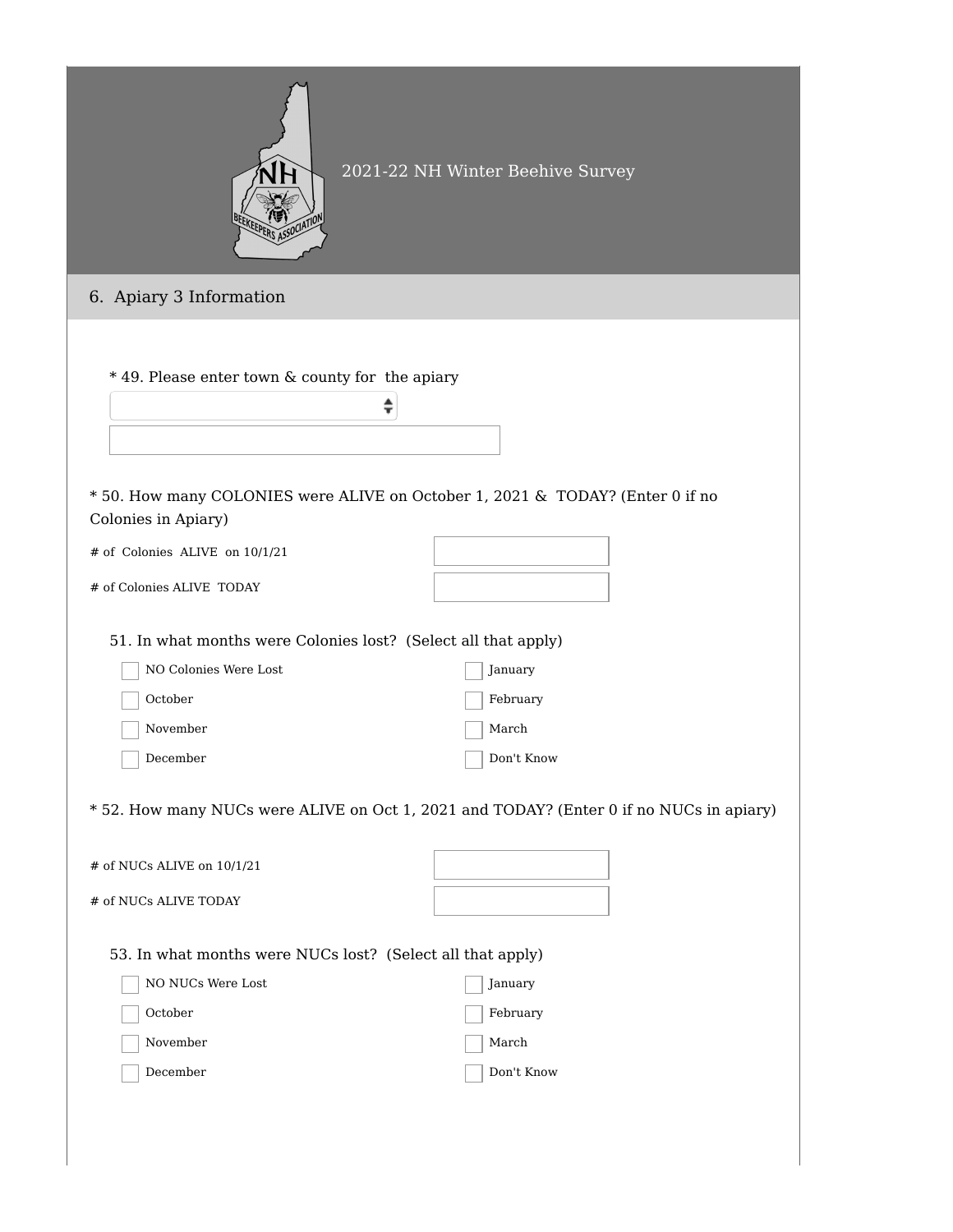| 54. Why do you think your Colonies/NUCs died? (select all that apply) |                                                                                         |
|-----------------------------------------------------------------------|-----------------------------------------------------------------------------------------|
| NO Colonies or NUCs Were Lost                                         | Moisture                                                                                |
| Varroa Mites                                                          | Robbing                                                                                 |
| Starvation                                                            | Weak Colony                                                                             |
| Dysentery                                                             | Queen Issues                                                                            |
| Nosema                                                                | Cold Temperatures                                                                       |
| Bears                                                                 | Absconded                                                                               |
| Other (please specify)                                                |                                                                                         |
|                                                                       |                                                                                         |
|                                                                       |                                                                                         |
|                                                                       |                                                                                         |
|                                                                       | 55. Which registered commercial varroa treatments did you use on FULL-SIZE colonies?    |
| (select all that apply)                                               |                                                                                         |
| NO Commercial Treatments Used                                         | Formic Pro/Mite-Away Quick Strips (MAQS)                                                |
| Apiguard                                                              | HopGuard                                                                                |
| Api Life Var                                                          | Oxalic Acid Vapor/Fogger                                                                |
| Apistan                                                               | Oxalic Acid Dribble                                                                     |
| Apivar                                                                |                                                                                         |
| Other (please specify)                                                |                                                                                         |
|                                                                       |                                                                                         |
|                                                                       |                                                                                         |
|                                                                       |                                                                                         |
|                                                                       | 56. Which registered commercial varroa treatments did you use on NUCS? (select all that |
| apply or skip if you did not have NUCs)                               |                                                                                         |
| NO Commercial Treatments Used                                         | Formic Pro/Mite-Away Quick Strips (MAQS)                                                |
| Apiguard                                                              | HopGuard                                                                                |
| Api Life Var                                                          | Oxalic Acid Vapor/Fogger                                                                |
| Apistan                                                               | Oxalic Acid Dribble                                                                     |
| Apivar                                                                |                                                                                         |
| Other (please specify)                                                |                                                                                         |
|                                                                       |                                                                                         |
|                                                                       |                                                                                         |
|                                                                       |                                                                                         |
|                                                                       |                                                                                         |
|                                                                       |                                                                                         |